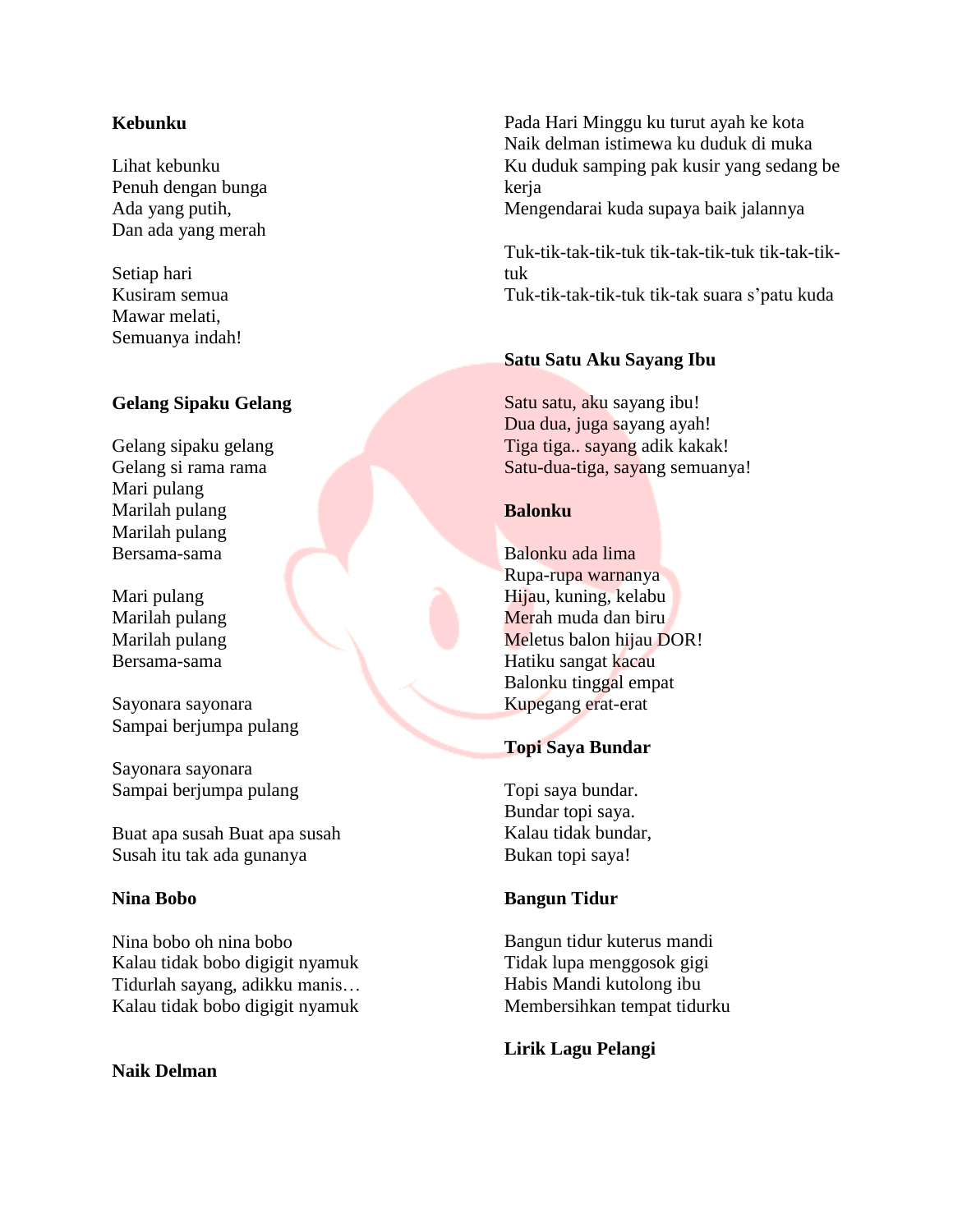Pelangi pelangi Alangkah indahmu Merah, kuning, hijau Di langit yang biru

Pelukismu Agung Siapa gerangan Pelangi, pelangi Ciptaan Tuhan!

# **Naik Kereta Api**

Naik kereta api … tut … tut … tut Siapa hendak turut Ke Bandung … Surabaya Bolehlah naik dengan percuma Ayo temanku lekas naik Keretaku tak berhenti lama

Cepat kretaku jalan …tut…tut…tut Banyak penumpang turut K'retaku sudah penat Karena beban terlalu berat Di sinilah ada stasiun Penumpang semua turun

# **Burung Kakaktua**

Burung kakaktua Hinggap di jendela Nenek sudah tua Giginya tinggal dua

Trek-jing … trek-jing … Trek-jing tra-la-la Trek-jing … trek-jing … Trek-jing tra-la-la

Trek-jing … trek-jing … Trek-jing tra-la-la Burung kakaktua

# **Kasih Ibu**

Kasih ibu, Kepada beta Tak terhingga sepanjang masa

Hanya memberi, Tak harap kembali, Bagai sang surya, menyinari dunia.

# **Dua Mata Saya**

Dua mata saya Hidung saya satu Dua kaki saya Pakai sepatu baru

Dua telinga saya Yang kiri dan kanan Satu mulut saya Tidak berhenti makan

# **Bintang Kecil**

Bintang kecil, di langit yang tinggi Amat banyak, menghias angkasa Aku ingin, terbang dan menari Jauh tinggi ke tempat kau berada

# **Aku Seorang Kapiten**

Aku seorang Kapiten Mempunyai pedang panjang Kalau berjalan prok-prok-prok Aku seorang Kapiten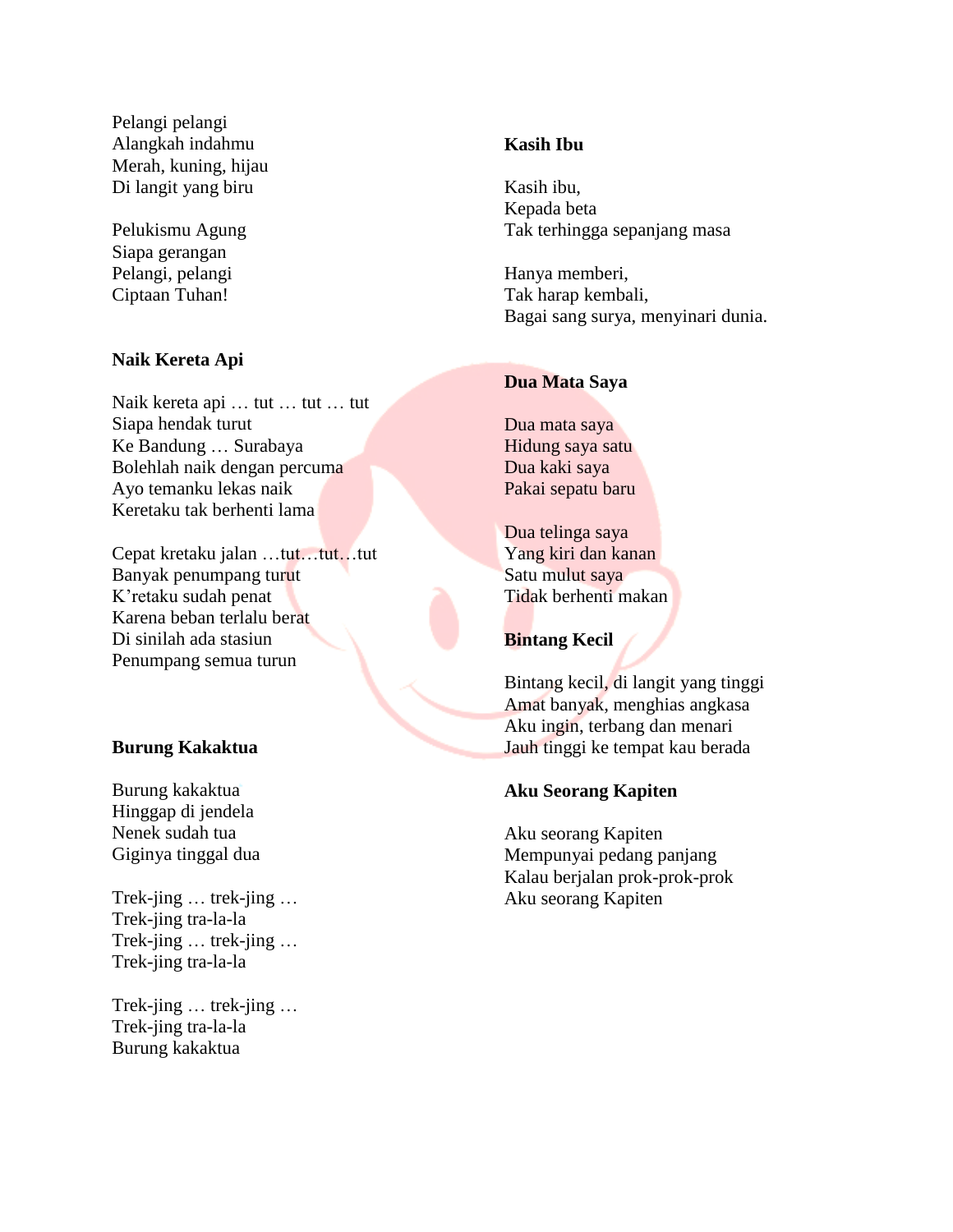#### **Santa Claus Is Coming To Town**

You better watch out You better not cry Better not pout I'm telling you why Santa Claus is coming to town

He's making a list, And checking it twice; Gonna find out Who's naughty and nice. Santa Claus is coming to town

He sees you when you're sleeping He knows when you're awake He knows if you've been bad or good So be good for goodness sake!

O! You better watch out! You better not cry. Better not pout, I'm telling you why. Santa Claus is coming to town. Santa Claus is coming to town.

### **Old MacDonald Had Some Vowels Song**

Old MacDonald had some vowels A-E-I-O-U And the very first vowel Is the letter A Let's see what we can do With an AA here, and an ah ah there Here an A, there and ah Everywhere an A, ah

Old MacDonald had some vowels  $A-E-I-O-I$ 

Old MacDonald had some vowels  $A-E-I-O-I$ And the second little vowel Is the letter E Let's see what it can do With an EE here, and an eh, eh there Here an E, there an eh, Everywhere an E, eh Old MacDonald had some vowels A-E-I-O-U

Old MacDonald had some vowels A-E-I-O-U And the third little vowel Is the letter I Let's see what it can do With an I I here, and an ih, ih there Here an I, there an ih Everywhere an I, ih Old MacDonald had some vowels  $A-F-I-O-II$ 

Old McDonald had some vowels  $A-E-I-O-II$ And the fourth little vowel Is the letter O Let's see what it can do With an OO here, and an ah, ah there, Here and O, there an ah Everywhere an O, ah Old MacDonald had some vowels  $A-E-I-O-I$ 

Old MacDonald had some vowels A-E-I-O-U And the fifth little vowel was the letter U Let's see what it can do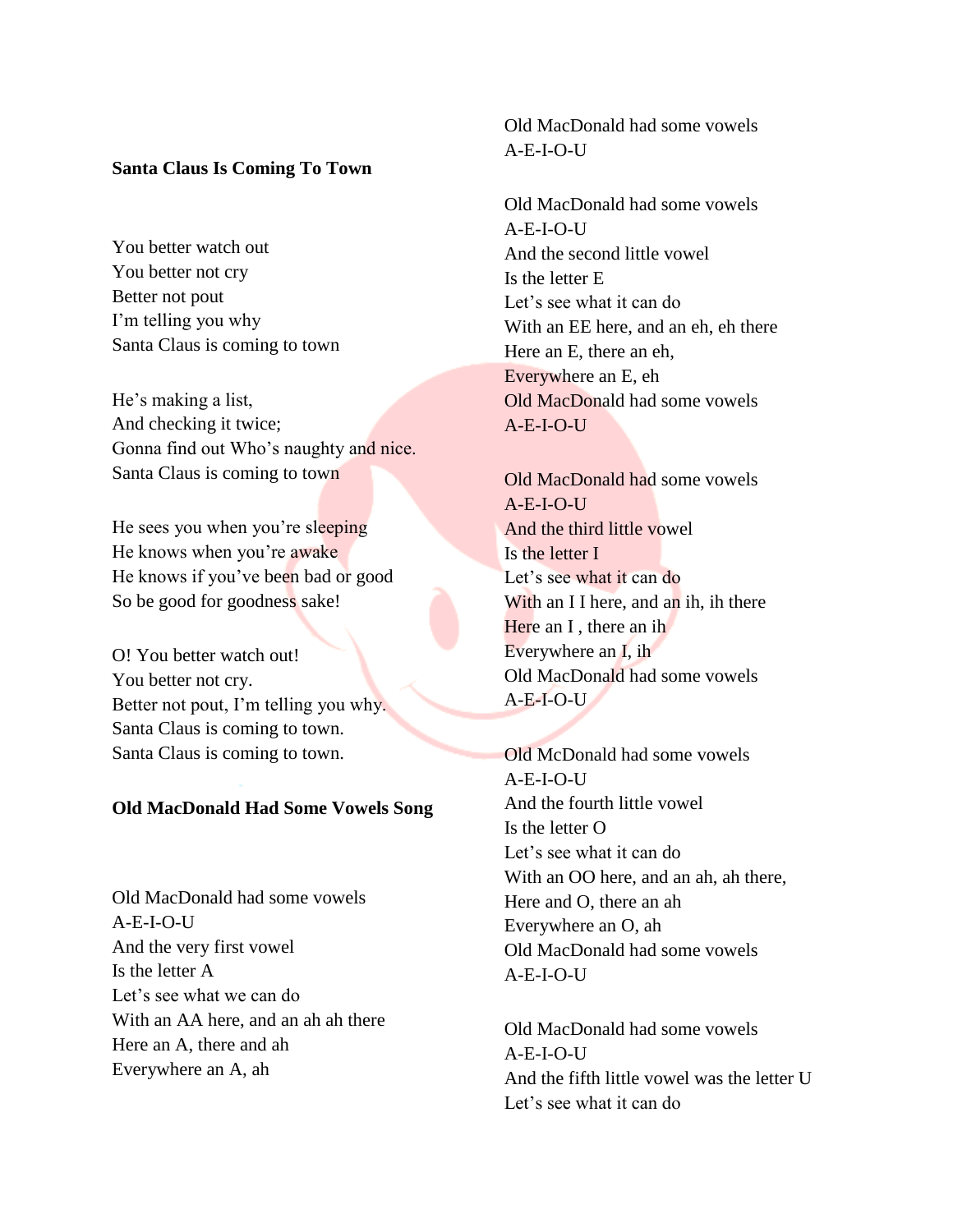With a UU here, and a uh, uh there Here a U, there a uh Everywhere a U, uh Old MacDonald had some vowels A-E-I-O-U

## **Twinkle Twinkle Little Star Song**

Twinkle twinkle little star How I wonder what you are Up above the world so high Like a diamond in the sky

Twinkle twinkle little star How I wonder what you are Twinkle twinkle little star How I wonder where you are

Twinkle twinkle little star How I wonder what you are

Twinkle twinkle little star How I wonder what you are Up above the world so high Like a diamond in the sky

Twinkle twinkle little star How I wonder what you are

Twinkle twinkle little star How I wonder what you are Up above the world so high Like a diamond in the sky

Twinkle twinkle little star How I wonder what you are

#### **London Bridge is Falling Down Song**

London Bridge is falling down, Falling down, falling down. London Bridge is falling down, My fair lady!

Build it up with iron bars, Iron bars, iron bars. Build it up with iron bars, My fair lady!

Iron bars will bend and break, Bend and break, bend and break. Iron bars will bend and break, My fair lady!

Build it up with silver and gold, Silver and gold, silver and gold. Build it up with silver and gold, My fair lady!

Gold and silver I've not got, I've not got, I've not got. Gold and silver I've not got, My fair lady!

London Bridge is falling down, Falling down, falling down. London Bridge is falling down, My fair lady!

### **French Songs and Lyrics: Frère Jacques**

Frère Jacques Dormez-vous ?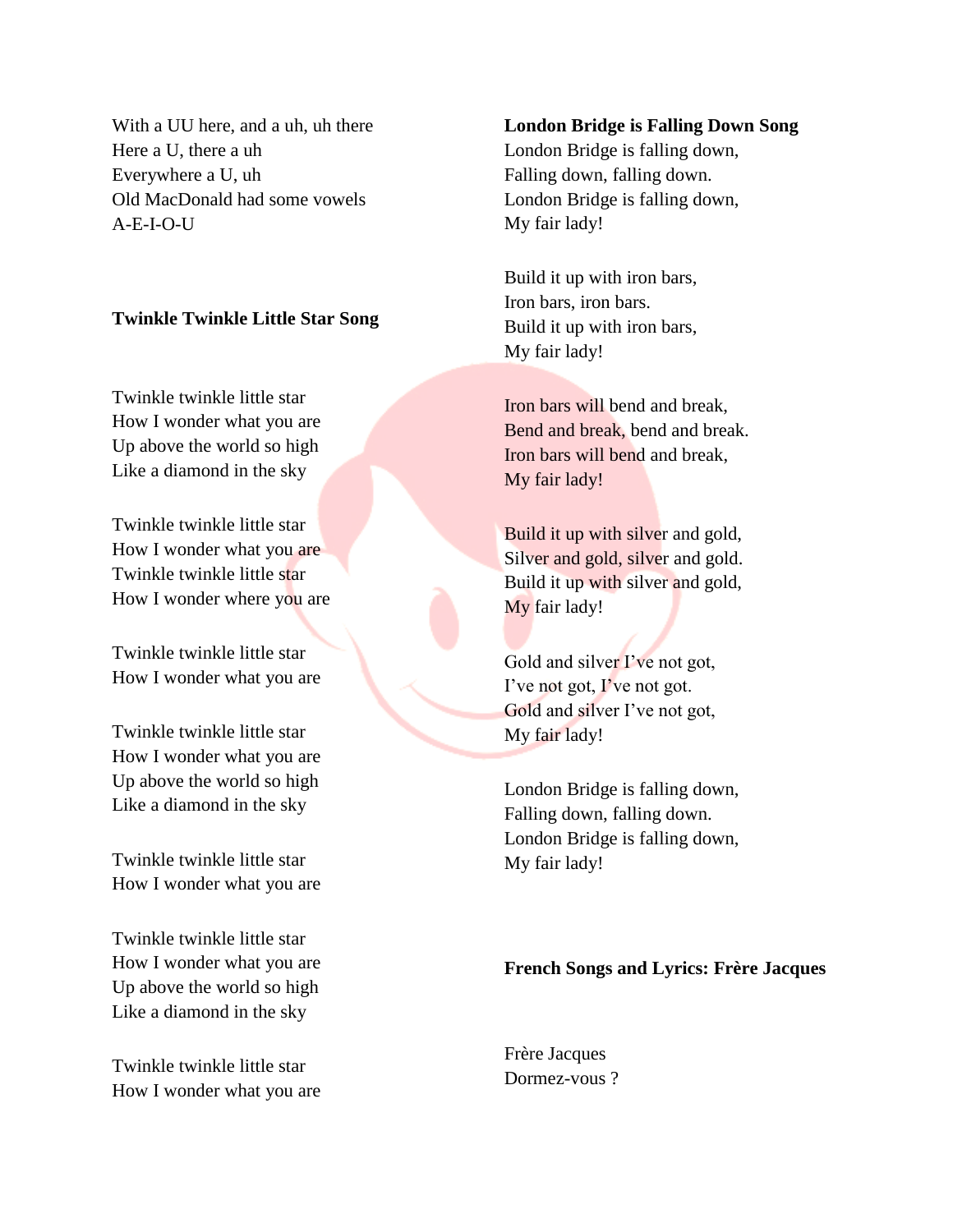Sonnez les matines! Ding, dang, dong!

Frère Jacques Dormez-vous ? Sonnez les matines! Ding, dang, dong!

## **Jingle Bells Song**

Dashing through the snow In a one horse open sleigh O'er the fields we go Laughing all the way Bells on bob tails ring Making spirits bright What fun it is to laugh and sing A sleighing song tonight

Oh, jingle bells, jingle bells Jingle all the way Oh, what fun it is to ride In a one horse open sleigh Jingle bells, jingle bells Jingle all the way Oh, what fun it is to ride In a one horse open sleigh

A day or two ago I thought I'd take a ride And soon Miss Fanny Bright Was seated by my side The horse was lean and lank Misfortune seemed his lot We got into a drifted bank And then we got upsot

Oh, jingle bells, jingle bells Jingle all the way Oh, what fun it is to ride In a one horse open sleigh Jingle bells, jingle bells Jingle all the way Oh, what fun it is to ride In a one horse open sleigh yeah

Jingle bells, jingle bells Jingle all the way Oh, what fun it is to ride In a one horse open sleigh Jingle bells, jingle bells Jingle all the way Oh, what fun it is to ride In a one horse open sleigh